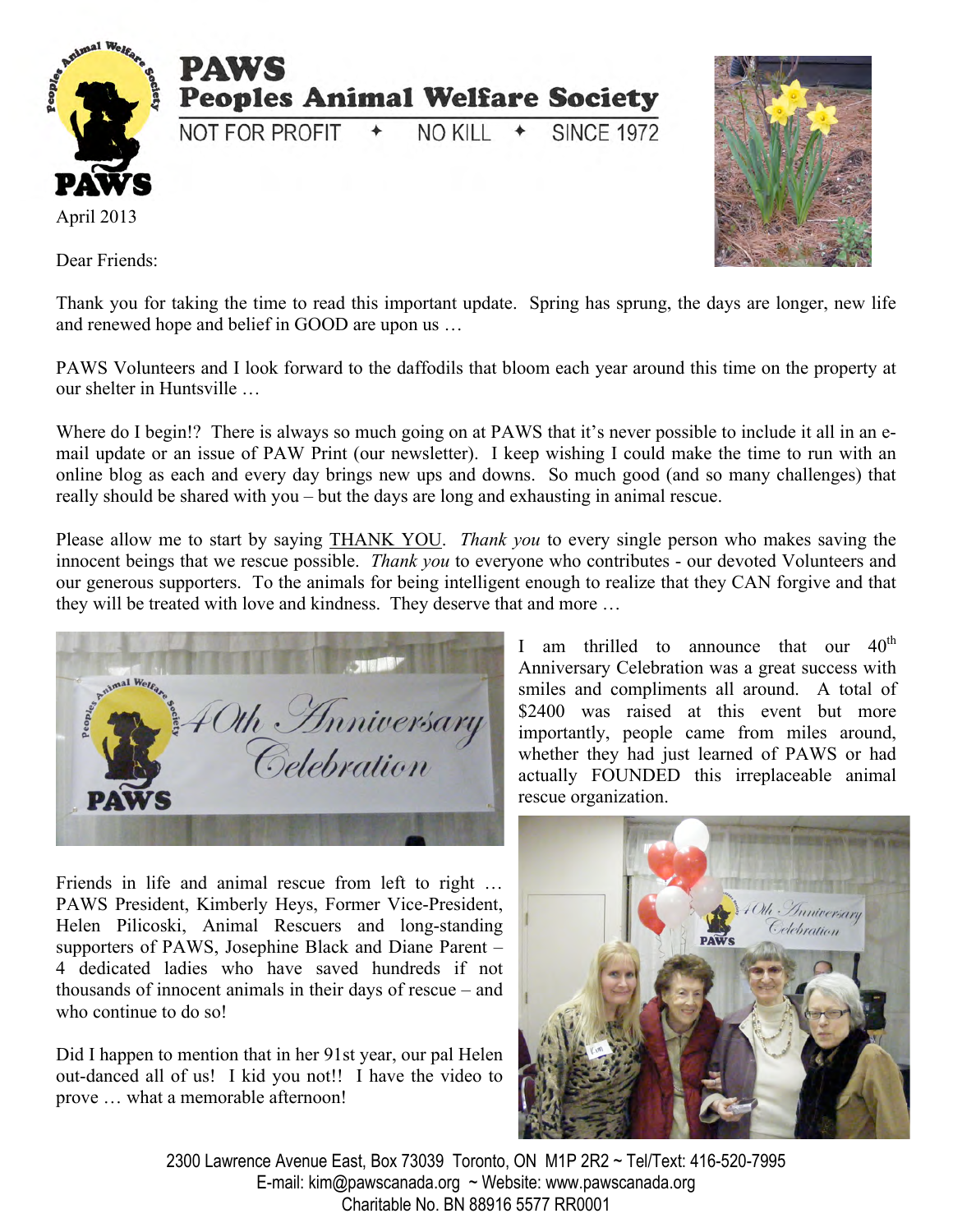

Further, we must thank our new friends, Daniel, Annie and their Team who worked so hard to organize their own event for PAWS at the Arts Market whereby \$2,200 was raised for the animals. It was a lot of hard work by very dedicated Volunteers … and a great time was had by all!

\*\* Pictures of both of these enjoyable events to follow in our next issue of PAW Print \*\*

### **OUR MOST SINCERE** *THANKS* **TO ALL WHO MADE THESE EVENTS POSSIBLE!!!**



I would like to take a moment to introduce you to one very special cat and my pal … his name is THOR.

Thor came to PAWS in January 2013 from a high-kill shelter in southern Ontario. His future was questionable at best as he had been viciously attacked by other cats in the 'colony' where he lived homeless, terrified, freezing and starving. In spite of his larger size, he was and is a very gentle boy. You see, the temperament of unaltered animals is often VERY different before they are spayed and neutered; they are competing

for mates, territory and food. Thor was in terrible shape with lacerations to his face and body and his white fur was filthy. The staff at Animal Services believed he should be tested for FIV and FeLeuk (feline aids and feline leukemia). Anyone who is familiar with PAWS knows that we are one of very few rescue organizations who will accept such cats into our shelter (as they are not highly adoptable which is truly unfortunate and just plain silly). PAWS has been testing for these cat 'diseases' since 2000 and we have discovered that the results of these tests are NOT always accurate! That is a story for another day. The bottom line is cats like Thor deserve to LIVE.

Thor was neutered and viral-tested a short time after arriving at the PAWS shelter (once he recovered from his URV (Upper Respiratory Virus – caught at Animal Services).

His tests revealed that he was in fact 'positive' for 'feline leukemia'.

Thor was a big healthy boy, eating well and enjoying life at PAWS.  $\odot$ 

Of course life throws all of us curve balls and Thor was about to catch his. I was working late at the shelter on February 23<sup>rd</sup> when I realized his breathing was not right. I immediately worried that perhaps it was a heart condition as we had just recently lost our dear Millie to heart failure (the morning of our  $40<sup>th</sup>$  Anniversary Celebration – indeed animal rescue is a roller coaster ride of emotion and sadness). I rushed Thor to the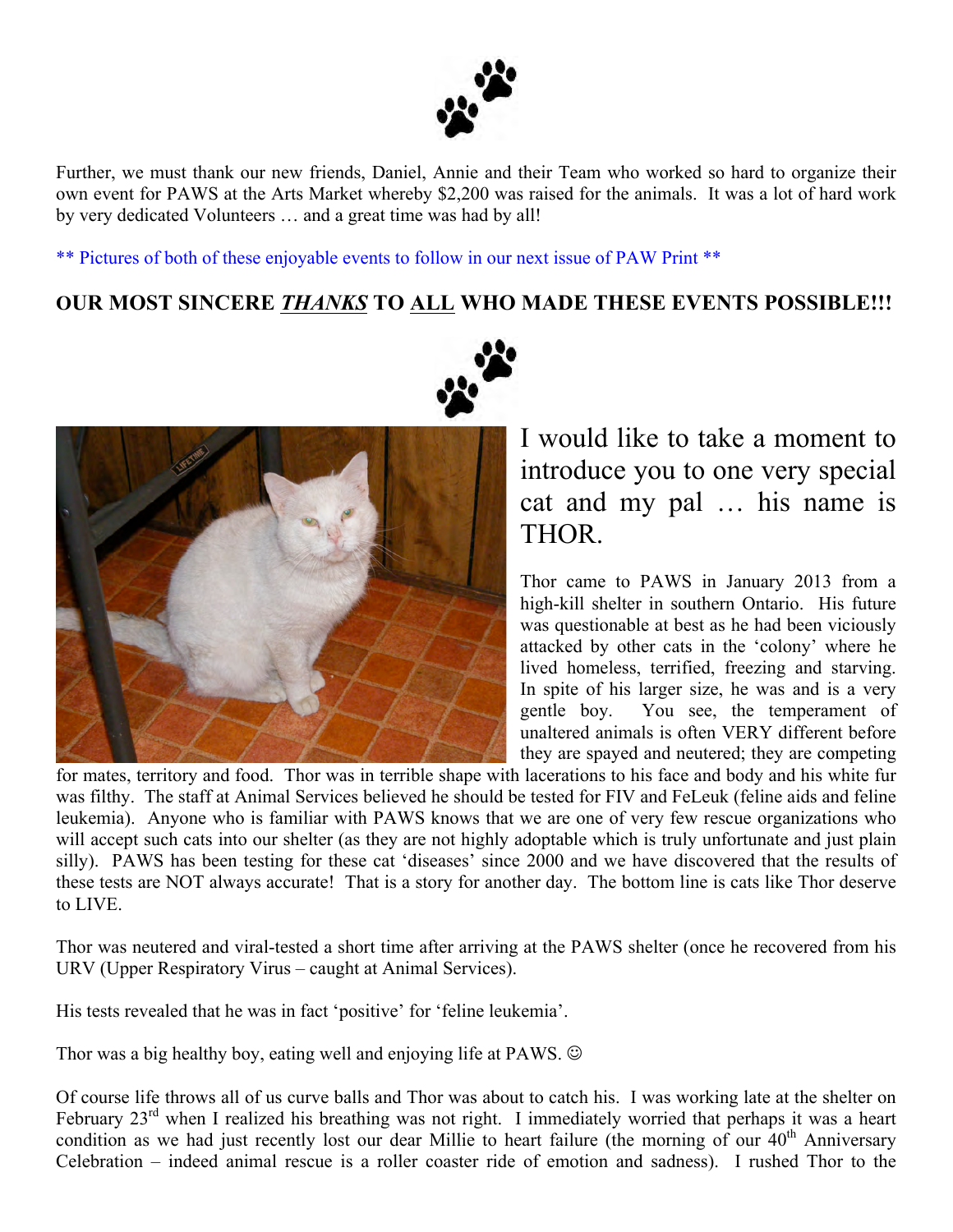emergency veterinary hospital in Barrie as it was now Sunday morning – fully expecting to lose him. I pulled over part way believing he had slipped away – he had not – he moaned and pleaded with me with his beautiful eyes. My heart was pounding, I was crying; I drove as fast as I could …

Upon arriving at emerg in Barrie I was greeted by professional and efficient staff and doctors (I can't remember the last time I was at an emerg clinic as fortunately, one of our main veterinarians, Beaches Animal Hospital, have wonderful hours – they are open from 8 a.m. to 10 p.m. 7 days per week!) – I mentioned that I believed this may be a heart condition and in no time the doctor returned to inform me that, thankfully, this was NOT a heart condition but in fact a treatable condition called 'Haemobartonella'. Space in this publication does not allow me to provide all of the medical information surrounding this illness. However do feel free to Google this if for no other reason than to educate yourself if you have cats. The gist of it



is that it is caused by a parasite which attaches to the red blood cells, leading to anemia. It is very likely that Thor was badly infested with fleas while living as a 'stray' cat – he was of course treated for all parasites prior to admission to the PAWS shelter.

Thor spent the night with the kind folks at the emerg pet hospital in Barrie and by 7 a.m. the next morning I had to move him to Beaches Animal Hospital in Toronto (where he continued to receive only the very best of care). Today he shares a room in our shelter with other feline leukemia positive cats and he continues to thrive. He is on various medications and requires further testing to monitor his health status, bloods etc. but he is a GEM and well worth all of our efforts and investment.

The bad news is that this unexpected emergency proved to be incredibly expensive when all was said and done (a total of close to \$2,700).



Having a legitimate NO-KILL POLICY does not mean we are in a financial position to write a blank cheque for each and every animal who enters our shelter. Thankfully, most who come to us are admitted, spayed or neutered and adopted to very carefully selected families.

*That said, one must bear in mind that PAWS Volunteers never forget about the 'underdog'.* Those whom none of the other rescues would even consider rescuing – such as Thor. 'What kind of life does he have at your shelter' some might ask? A very GOOD life I would answer. He lives in a clean, indoor, warm, tranquil environment, filled with love and kindness. He is well-fed (this includes a special diet of i/d which has helped greatly with his diarrhea) and has fresh water 2 to 3 times daily. Our Volunteers hug him, pat him, brush him and speak kindly to him. The room he currently resides in is known as our 'mud room' where there are many windows and scratching posts to climb and explore. He enjoys watching the birds and chipmunks outside. He loves his kitty friends and we are all hopeful that someday someone special WILL step up and adopt him – or perhaps a pair of feleuk+ cats from our shelter. In addition to assistance with his veterinary expenses, we are hopeful that someone might be thoughtful enough to sponsor Thor on a monthly basis.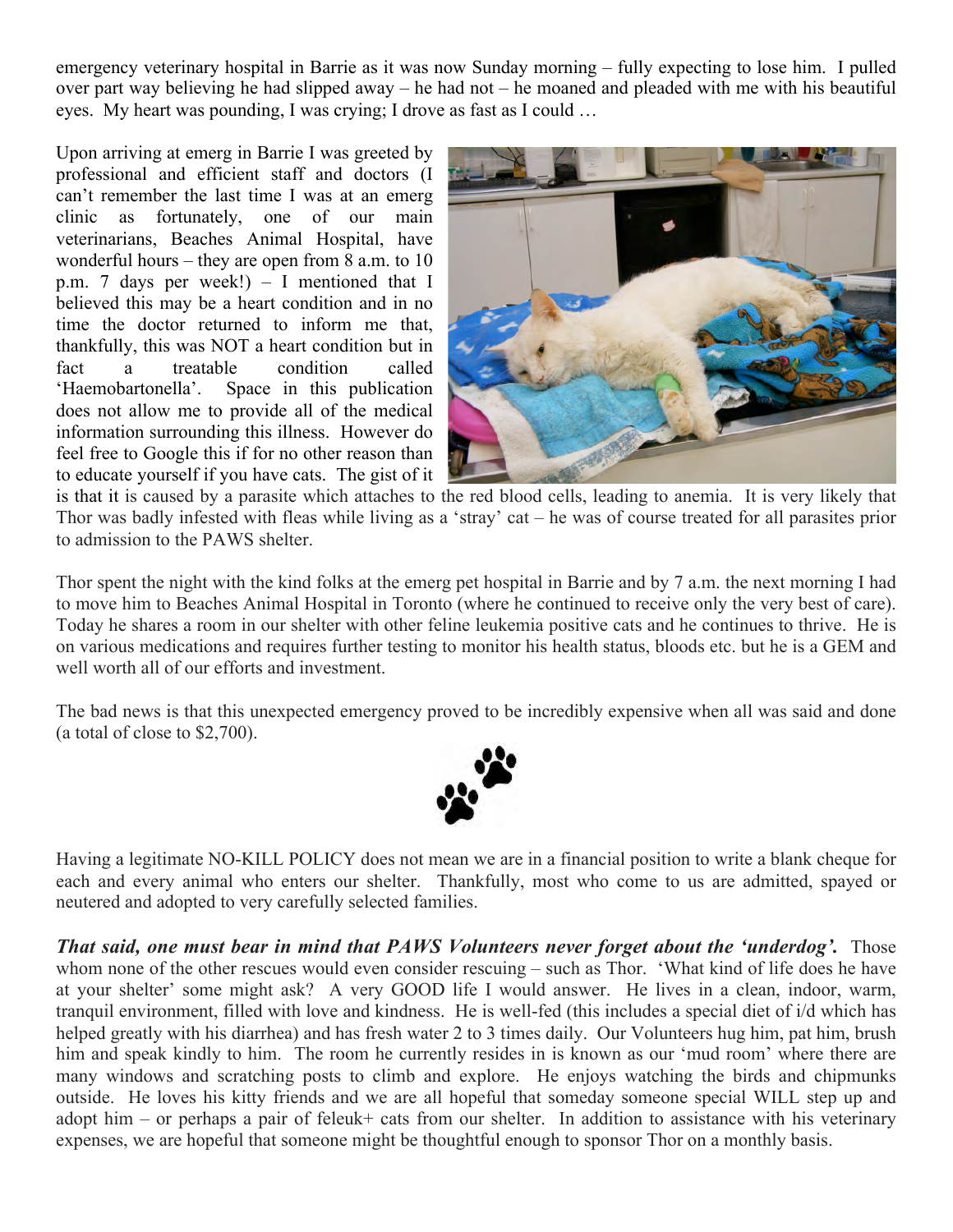

## **PLEASE HELP WITH OUR MOUNTING VETERINARY EXPENSES – TODAY**

We know you care and we are so grateful. Donations can be made directly to Beaches Animal Hospital by calling 1-416-690-4040. Please advise us of any donations made in order that your tax receipt can be issued.

Alternatively, donations are very gratefully accepted securely online via our web site at www.pawscanada.org or

You can mail your gift TODAY to PAWS – 2300 Lawrence Avenue East, Box 73039, Toronto, ON M1P 2R2

PAWS Volunteers and I cannot thank you enough for caring about the animals we rescue. With kitten season upon us we need your help most urgently PLEASE.





This beautiful cat now known as 'Bliss' was rescued by PAWS early in 2013 after having been turned into a high kill shelter in southern Ontario. Badly matted and SHOT WITH A BB GUN! (who would do such a thing??!!)

She has since found her loving, forever home … (thank you PAWS Volunteers!!)

# **PET VALU – PET APPRECIATION WEEKEND April 19 to 21, 2013**

Please come out and visit PAWS Volunteers and me and some of the awesome cats we have available for adoption!



Zeppelin is one of several cats who can't wait to meet you!

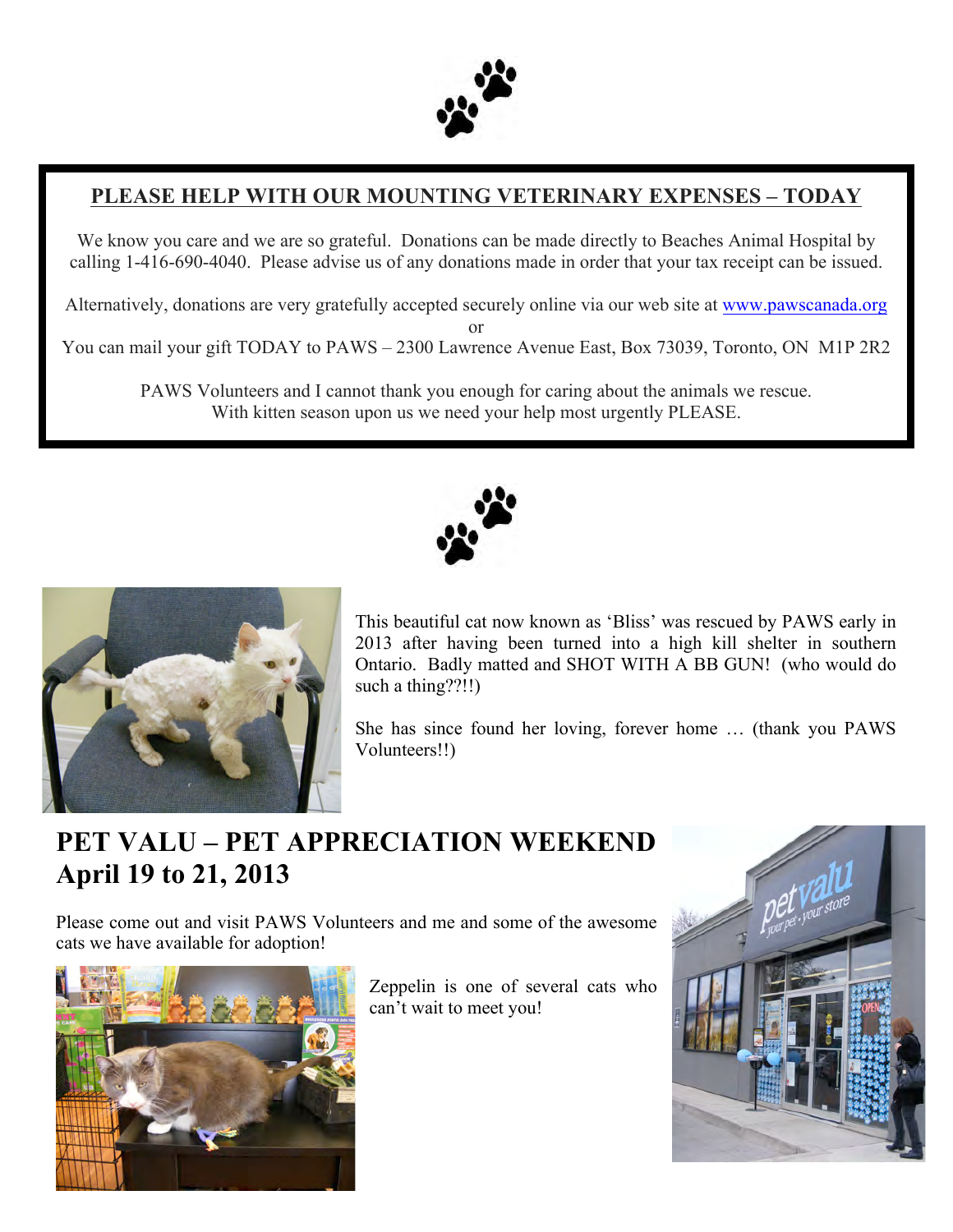#### Amber – young healthy declawed and spayed



Must find either an only cat / quiet household or have a room of her own which she is very content with http://www.youtube.com/watch?v=ZGW3jrkMgGE

# **CAT CITY**

PAWS Volunteers and I would be so pleased if you would join us for the documentary screening of this informative documentary (54 minutes in length) brought to us by Red Queen Productions and Justine Pimlott filmed in Toronto. This film will take our viewers into the heart of the issue of cat overpopulation by going to the frontlines of the crisis in Canada, following grassroots activists, shelter workers and independent cat lovers as they work to rescue these lost and abandoned animals.

Please bring a friend or your family. Admission is only \$10 and we will be offering eats and drinks as well as a silent auction in an effort to raise much needed funds for ongoing veterinary expenses and spaying and neutering for the cats PAWS rescues.

When: Sunday, May 26, 2013 - 2 p.m. Where: The Algonquin Theatre - Partners Hall - 37 Main Street East, Huntsville, ON

SILENT AUCTION ITEMS ARE STILL BEING COLLECTED - Please give us a call today if you have something to contribute

Tickets will be available at The Algonquin Theatre

If you require further information or would like to Volunteer on this day, please contact me today kim@pawscanada.org / 1-416-520-7995

# **DID YOU KNOW?**

The PAWS shelter is located approximately 30 minutes from the west gate of beautiful Algonquin Park. I don't get a lot of time off from the shelter but one of the things on my 'must do' list each Spring is to visit and this is why! I took this picture last Spring (2012) and could not believe how many moose we had the pleasure of respectfully viewing that day! (along with a fox, wild turkeys, a turtle – the list goes on).



Matilda – I may not be as photogenic as Amber but I am just as loving and deserving … http://www.youtube.com/watch?v=jCkMCVb9wuk